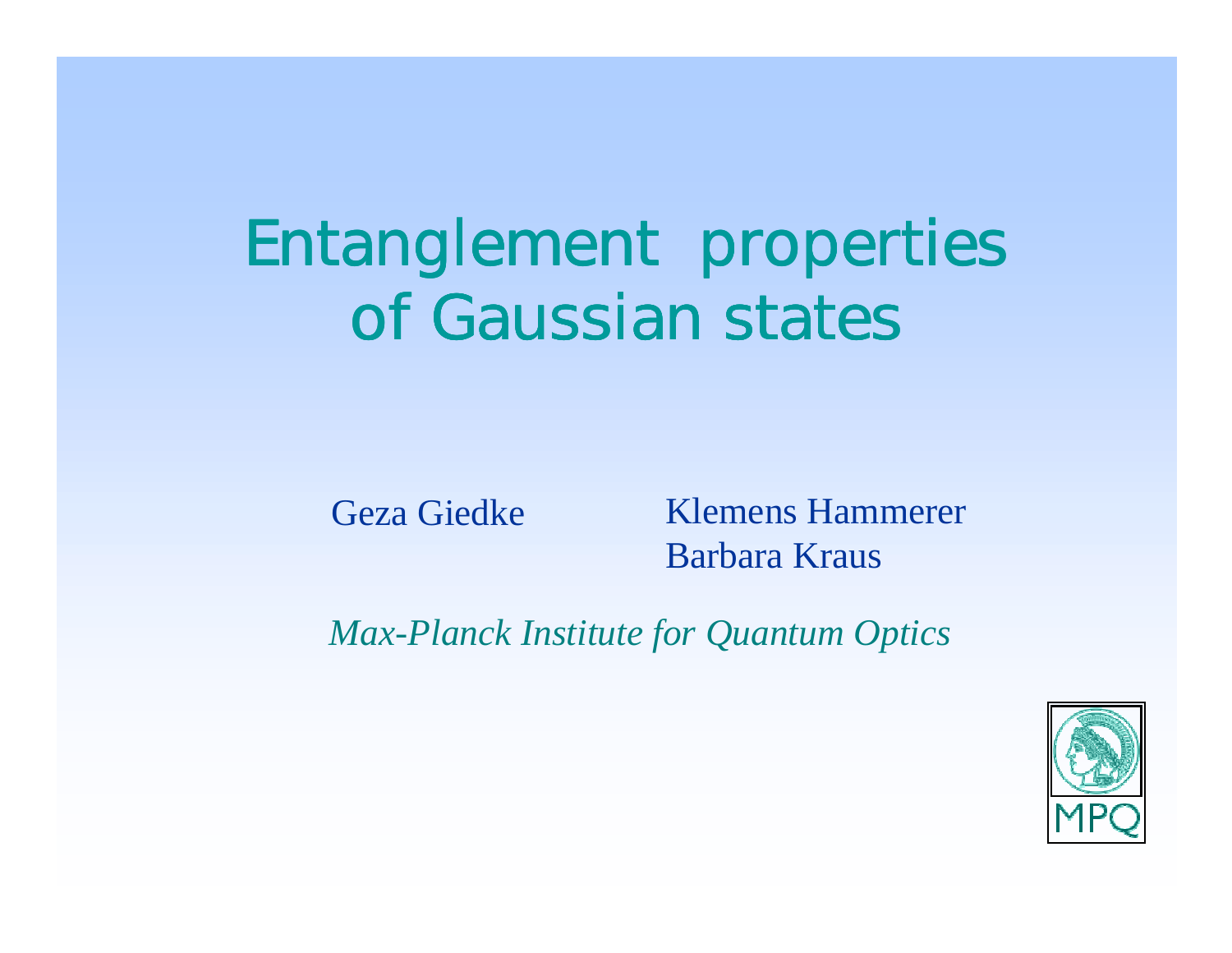# **Gaussian states**



is Gaussian if it can be written as: ρ

$$
\rho = k e^{-Q(X_A, P_A)}
$$

 $Q \ge 0$  is a polynomial of degree 2

A B C  $\dim(H_n) = \infty$  $[X_n, P_n] = i$  $H = \bigotimes_n H_n$ 

p is Gaussian if it can be written as:

 $\rho = k e^{-Q(X_n, P_n)}$ 

 $Q \ge 0$  is a polynomial of degree 2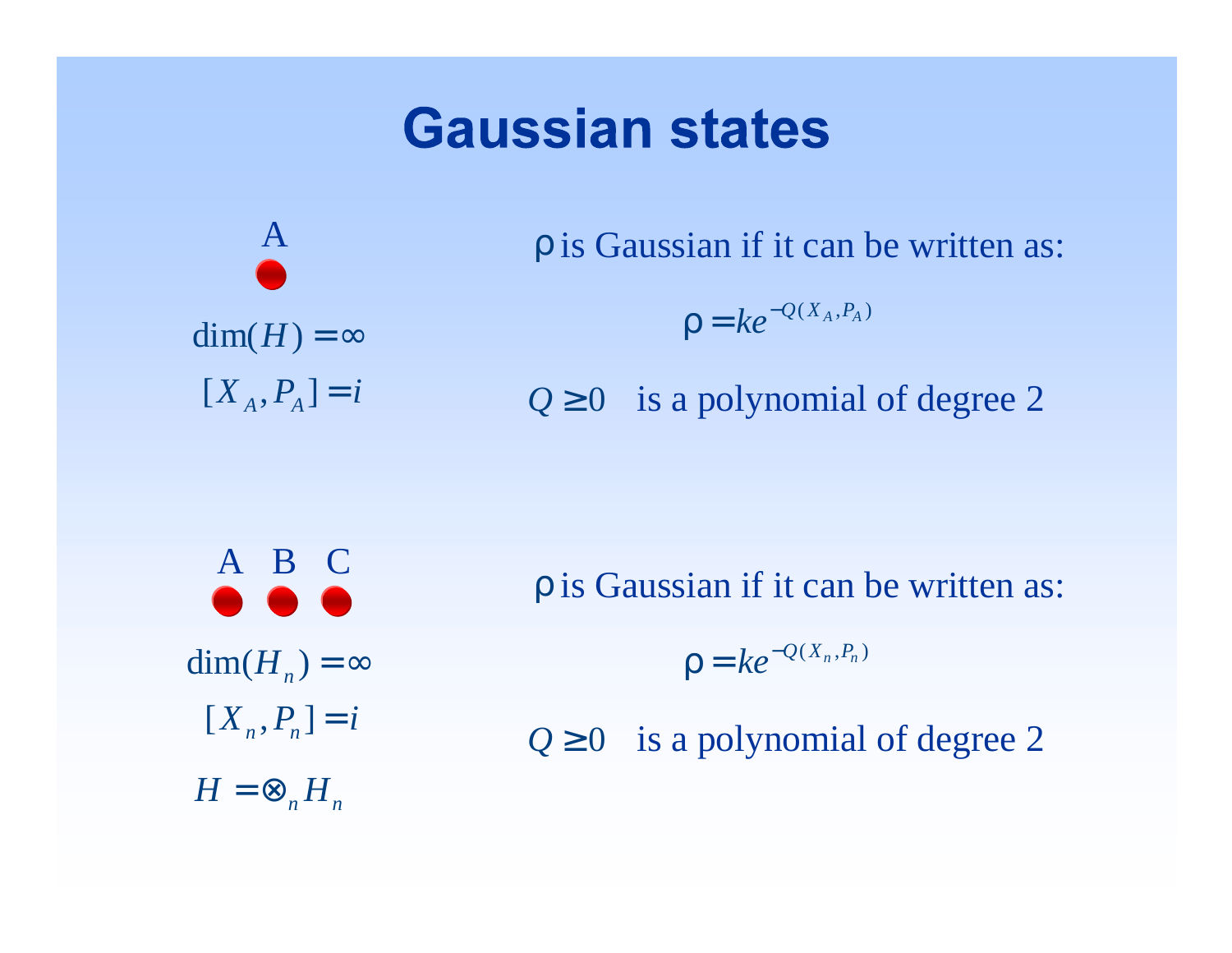Some interesting Gaussian states:

1. Coherent and squeezed states:

$$
|\alpha\rangle \propto \sum_{n=0}^{\infty} \frac{\alpha^n}{\sqrt{n!}} |n\rangle
$$

∞

2. Two-mode squeezed states:  $|\Phi_r\rangle \propto \sum \tanh^n(r)|n\rangle_A \otimes |n\rangle_B$ 0*n* $\langle \Phi_r \rangle \propto \sum \tanh^n(r) |n\rangle_A \otimes |n\rangle$ =

$$
\frac{1}{2} \Big[ \Delta \big( X_A - X_B \big) + \Delta \big( P_A + P_B \big) \Big] < 1
$$

3. Thermal states:  $\rm 0$  $\mid n \rangle \langle n \mid$ *ne n*<sub>/</sub>*n*  $\sum_{n=1}^{\infty}$ = $\rho \propto \sum e^{-\kappa n}\mid n\rangle\langle$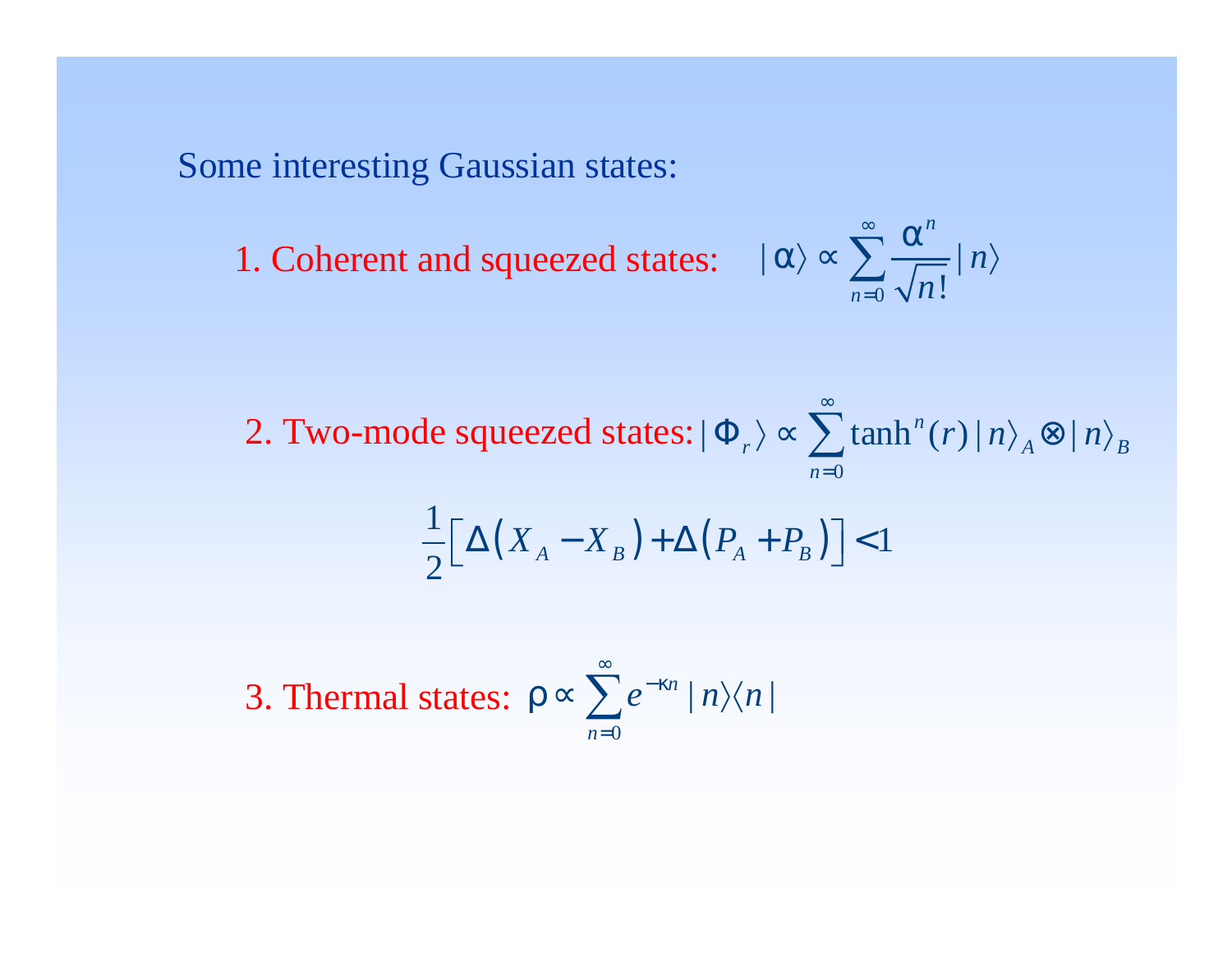Why are Gaussian states interesting in Quantum Information?

1. They are relatively simple to handle mathematically.

ρ *H* γ (correlation matrix) X (symplectic vector space) Density operator Hilbert space

2. Display most of the interesting phenomena in QI. Entanglement (bound and free) Teleportation, Quantum Cryptography

3. Can be easily prepared and manipulated in experiments.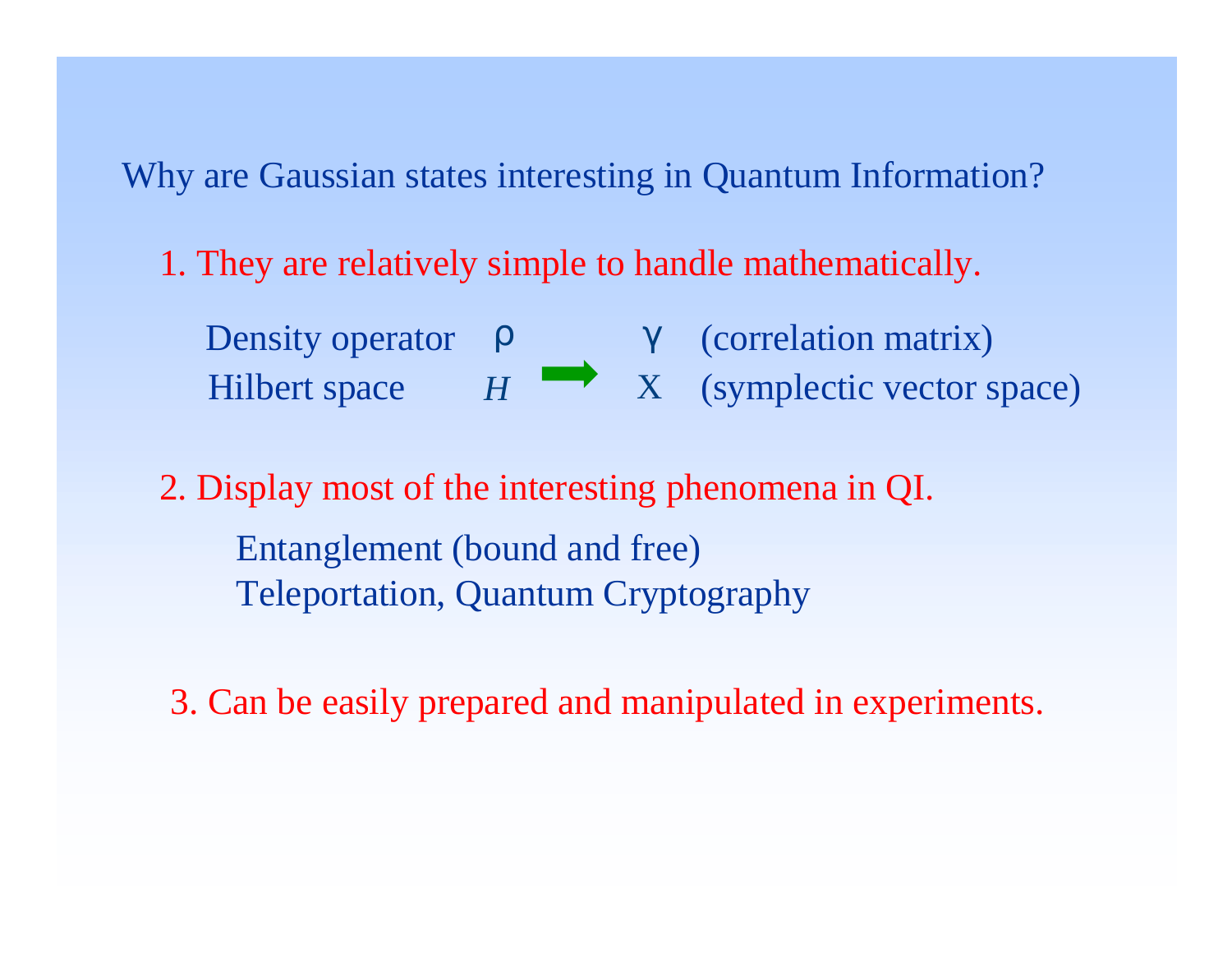# 1. Optics



### Measurements:



### Passive elements:

Fibers, lenses, beam splitters, polarizers, lambda-plates, etc



Decoherence:

Photon absorption, phase-shifts

Gaussian states can be prepared, manipulated, and measured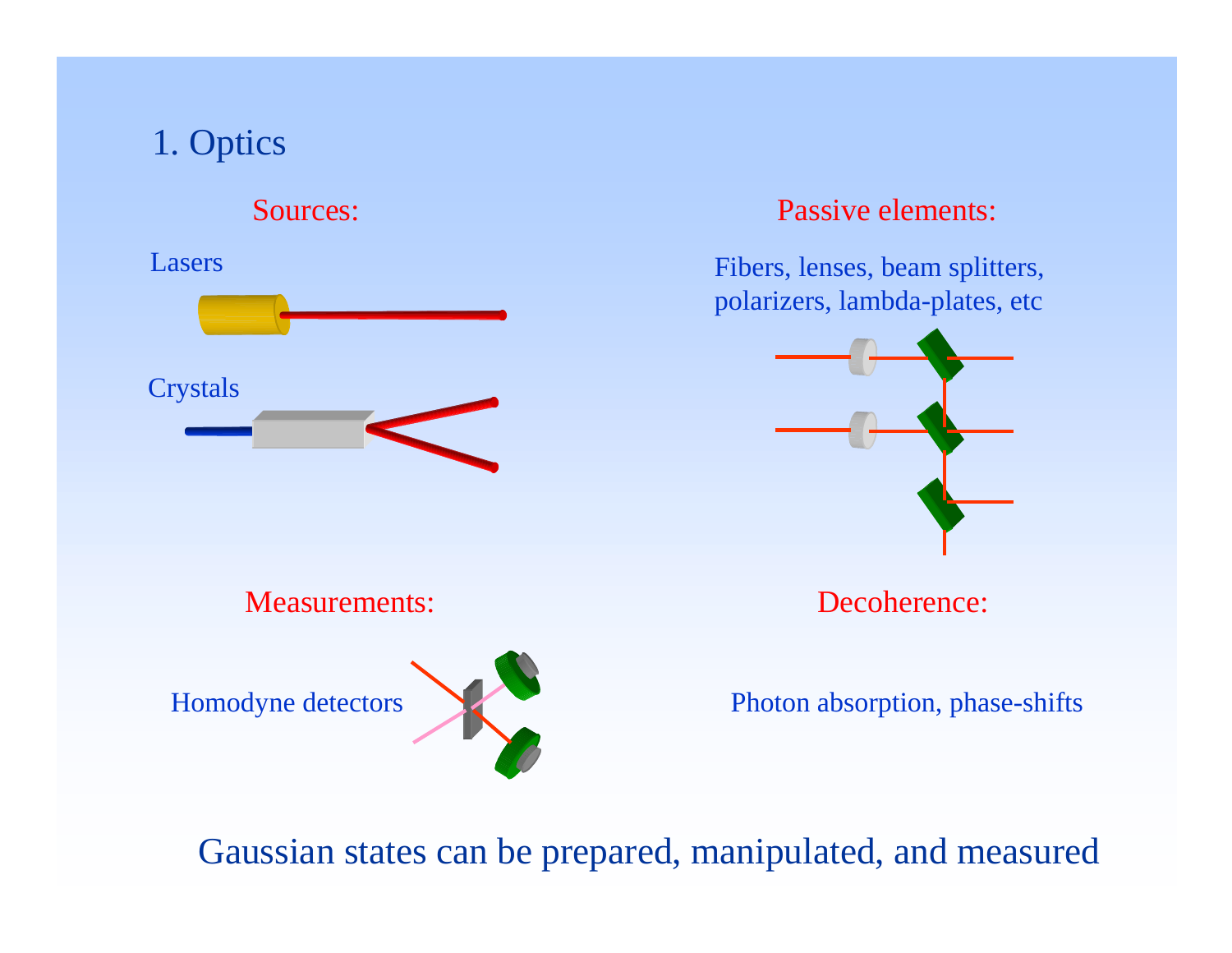## 2. Atomic ensembles:



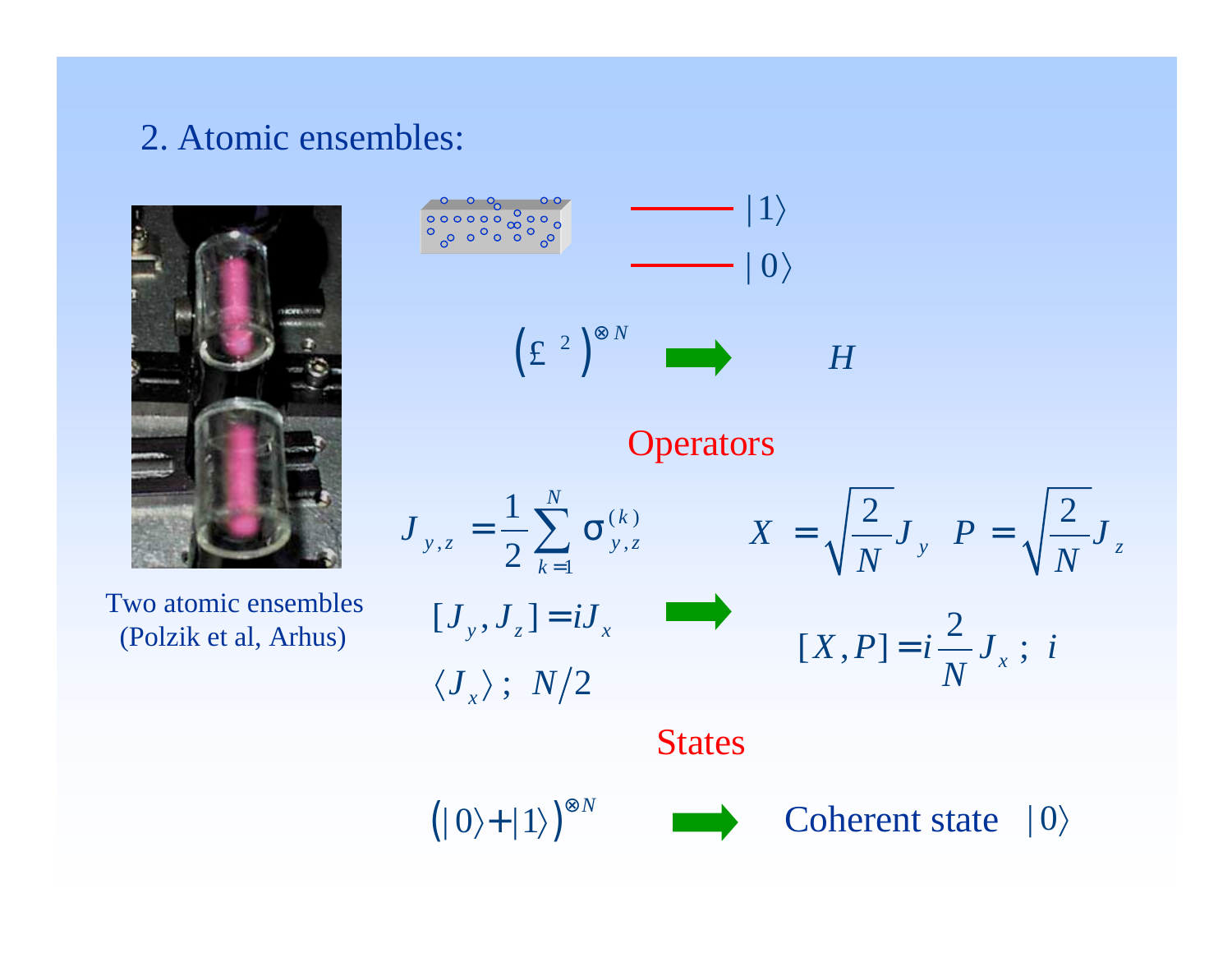## 2. Atomic ensembles:



Two atomic ensembles(Polzik et al, Arhus)



The light can analogously be described

$$
H = gX_A X_L
$$

Both, light and atoms, can be manipulated independently according to

$$
H_{\text{Local}} = aX + bP + c(X^2 + P^2)
$$

Using magnetic fields/polarizators and plates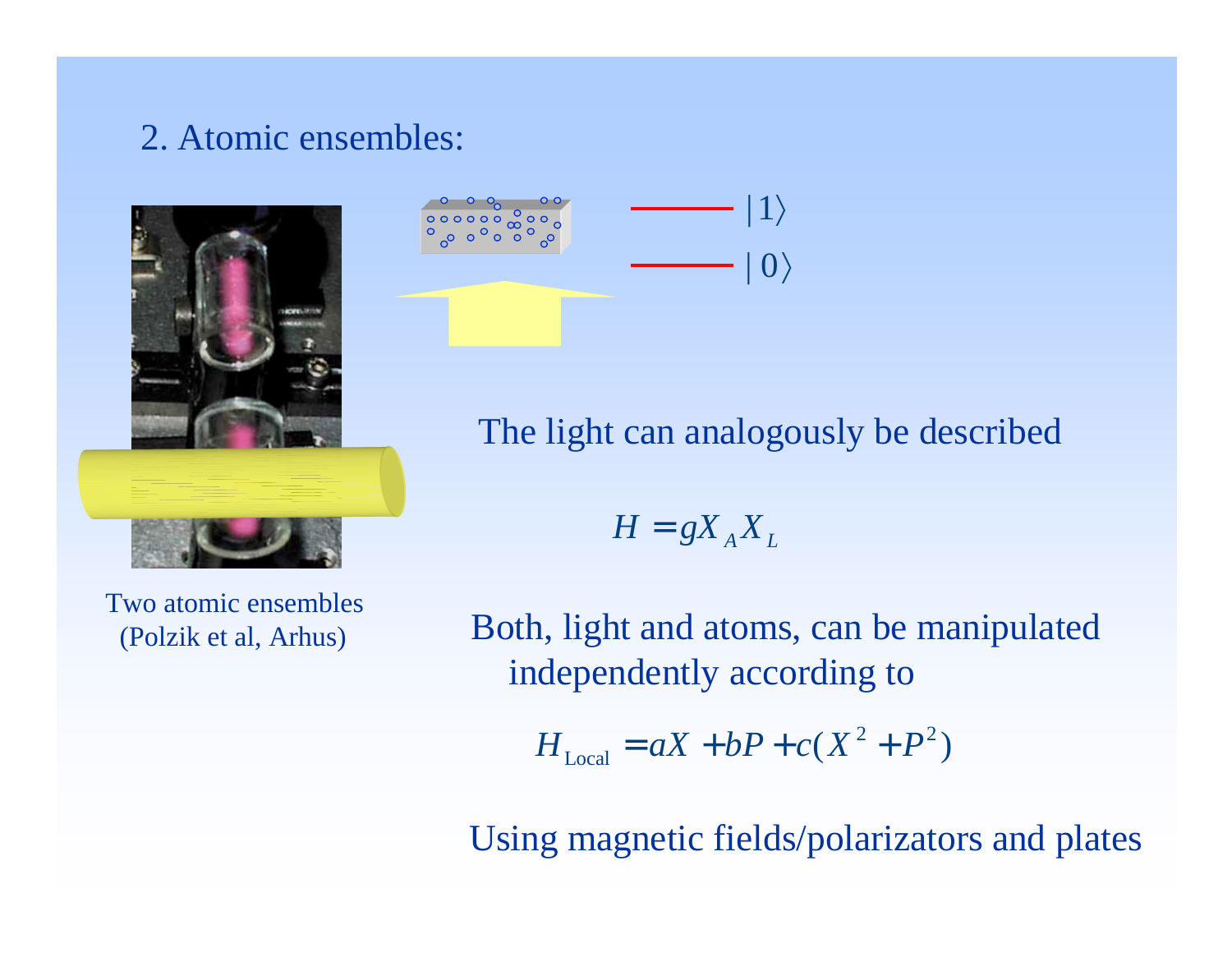# Outline

Separability: Two modes (with L.M. Duan and P. Zoller) Separability: General case(with M Lewenstein)

Distillability (with L.M. Duan and P. Zoller)

> Entanglement generation

Entanglement (with J. Eisert and M. Plenio)

measures

(with M. Wolf and R. Werner)

Gaussian Transformations

> **Distillability** with Gaussian op.

Pure state transformations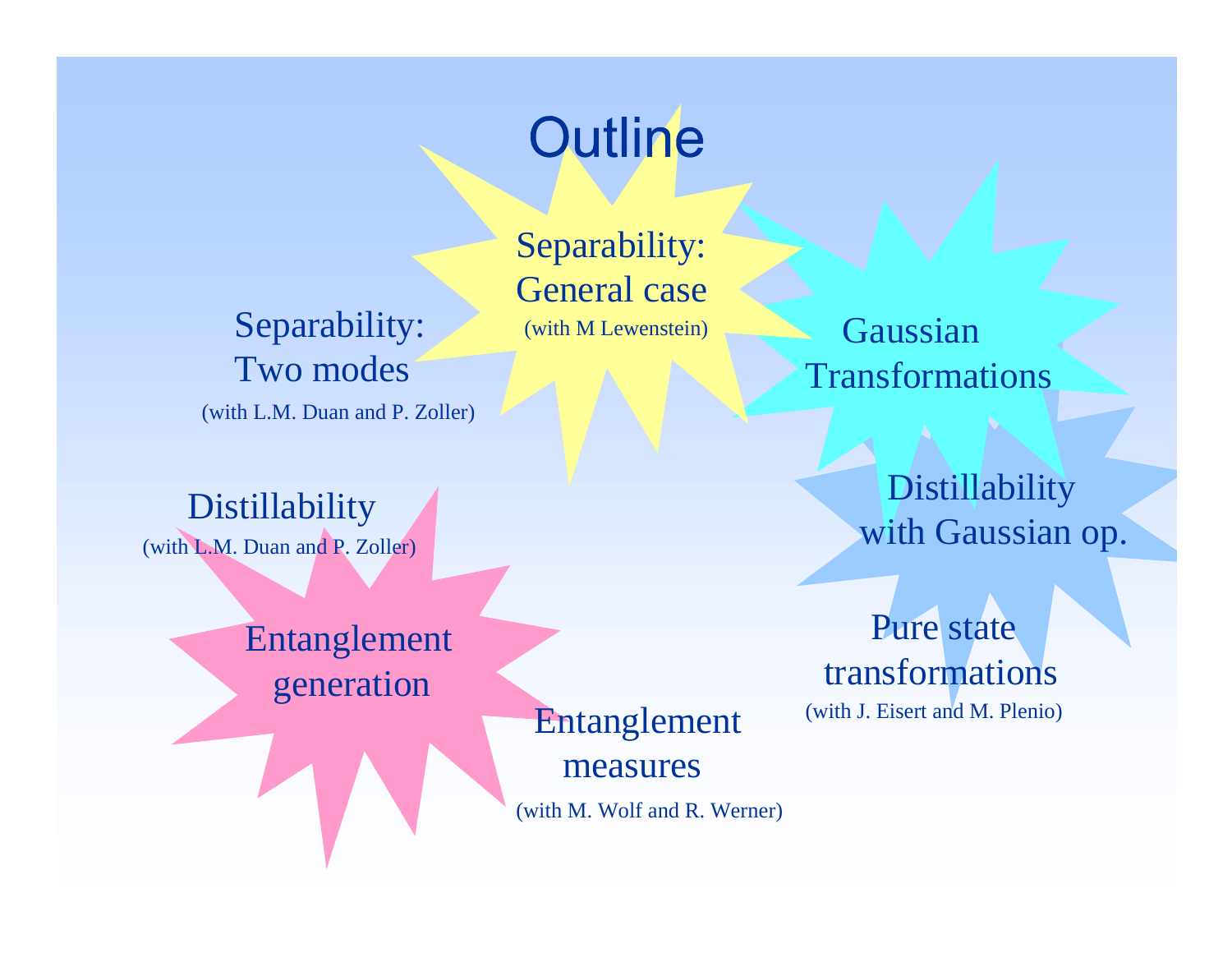# 1. Description



$$
[X_n, P_n] = i
$$
  
\n
$$
H = \otimes_n H_n
$$
  
\n
$$
\rho = k e^{-Q(X_n, P_n)}
$$

All the information about the states is contained in the first and secondmoments:

$$
\langle X_1 \rangle, \langle P_1^2 \rangle, \langle X_1 P_3 + P_3 X_1 \rangle...
$$

It is convenient to characterize Gaussian states by:

where

- $R = (X_1, P_1, \dots, X_N, P_N)$ - Displacement vector:  $d_{\alpha} = \langle R_{\alpha} \rangle$
- Correlation matrix:  $\qquad\gamma_{\alpha,\beta}=\langle (R_{\alpha}-d_{\alpha})(R_{\beta}-d_{\beta})\rangle+c.c.$

#### 2 2 2 2 $=\begin{pmatrix} 2\langle X^2 \rangle & \langle XP+PX \rangle \end{pmatrix}$  $\gamma = \begin{pmatrix} 2\langle X^2 \rangle & \langle XP + PX \ \langle XP + PX \rangle & 2\langle P^2 \rangle \end{pmatrix}$ One mode, d=0: Two modes or two systems

$$
\gamma = \begin{pmatrix} A & C \\ C^T & B \end{pmatrix}
$$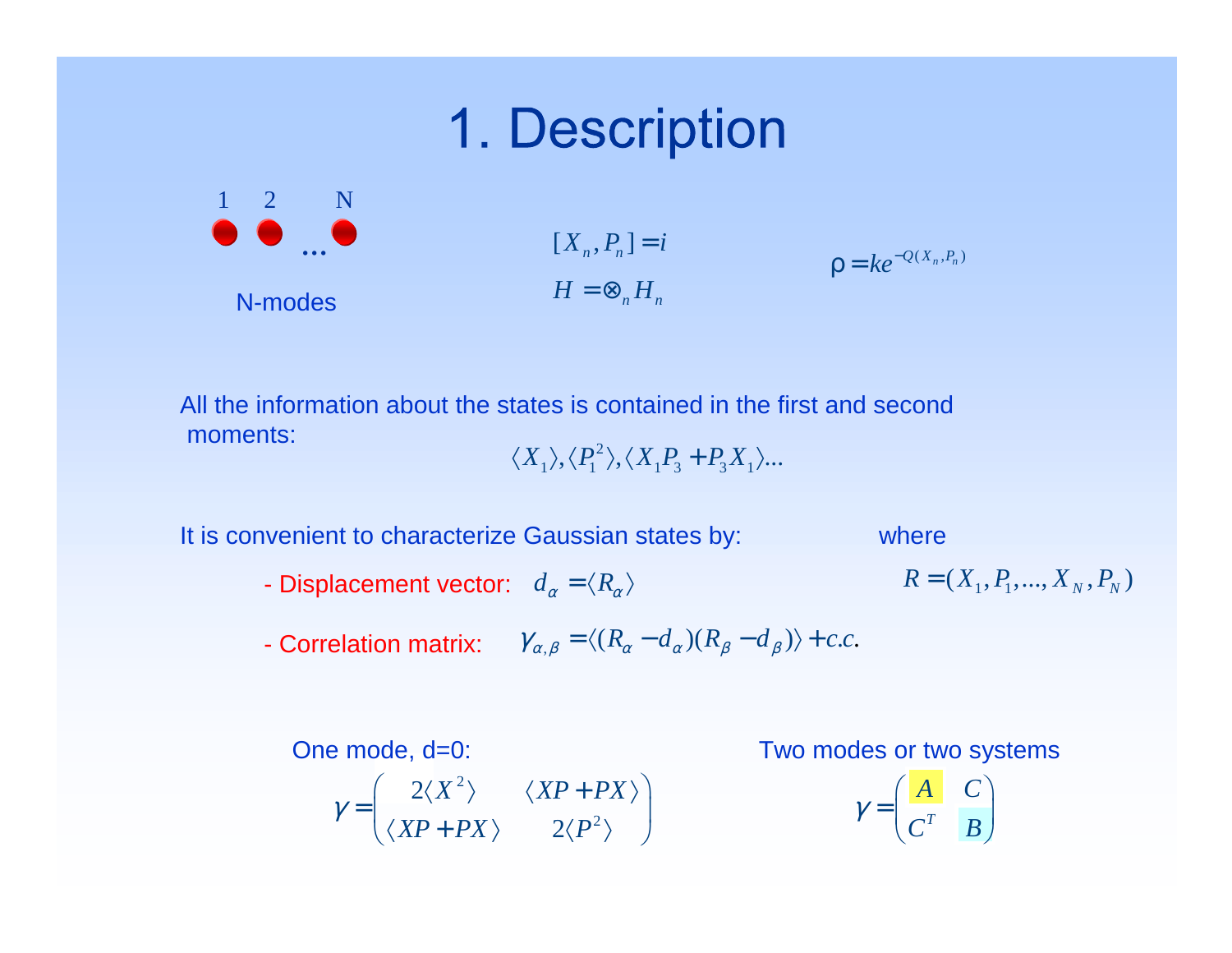Example: Two-mode squeezed states.

$$
\rho = |\Phi_r\rangle\langle\Phi_r|
$$
  

$$
|\Phi_r\rangle \propto \sum_{n=0}^{\infty} \tanh^n(r) |n\rangle \otimes |n\rangle
$$

Correlation matrix:

$$
\gamma = \begin{pmatrix} A_r & C_r \\ C_r^T & B_r \end{pmatrix} \qquad \text{where} \qquad A_r = B_r = \cosh(r) \begin{pmatrix} 1 & 0 \\ 0 & 1 \end{pmatrix}
$$
\n
$$
C_r = \sinh(r) \begin{pmatrix} 1 & 0 \\ 0 & -1 \end{pmatrix}
$$

Note that for  $\ r\rightarrow\infty$  we have an (improper) maximally entangled state, i.e., maximally entangled states are (limit) of Gaussian states.

Example: NxN-mode squeezed states.



P

$$
\gamma = \begin{pmatrix} A_r & C_r \\ C_r^T & B_r \end{pmatrix} \qquad \text{where} \qquad \begin{aligned} A_r &= B_r = \cosh(r) \, \text{R} \\ C_r &= \sinh(r) \, \text{A} \end{aligned}
$$

 $\Lambda$  =  $\sigma$   $_{z}$   $\oplus$   $\sigma$   $_{z}$   $\oplus$  ...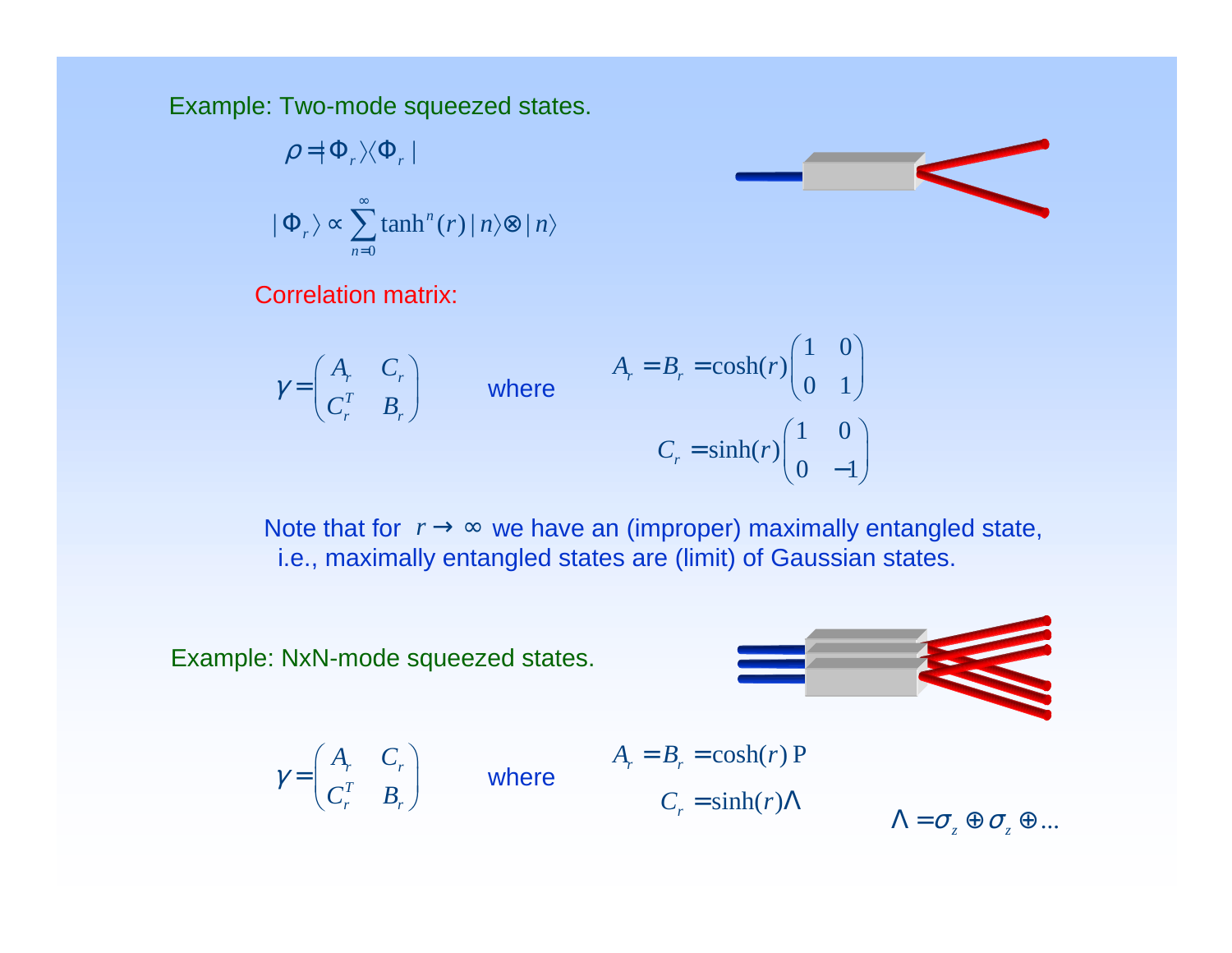- Given  $\rho \propto e^{-H(X_1, P_1, X_2, P_2, ...)}$  it is very simple to determine the displacement and the correlation matrix.
- Given the displacement vector and the correlation matrix, one can also determine ρ

$$
\rho = \pi^{-N} \int_{\mathbf{i}^{2N}} dx e^{-\frac{1}{4}x^T \gamma x + id^T x} W(x)
$$

where

 $W(x) = e^{-ix^TR}$  are the Weyl operators.

When is  $\not\!\!gamma$  a correlation matrix?

For valid density operators:  $\gamma = \gamma^{\scriptscriptstyle T} \geq i J$ 

where  $J = J_{_2} \oplus J_{_2} \oplus ...$  is the "symplectic matrix"

and 
$$
J_2 = \begin{pmatrix} 0 & -1 \\ 1 & 0 \end{pmatrix}
$$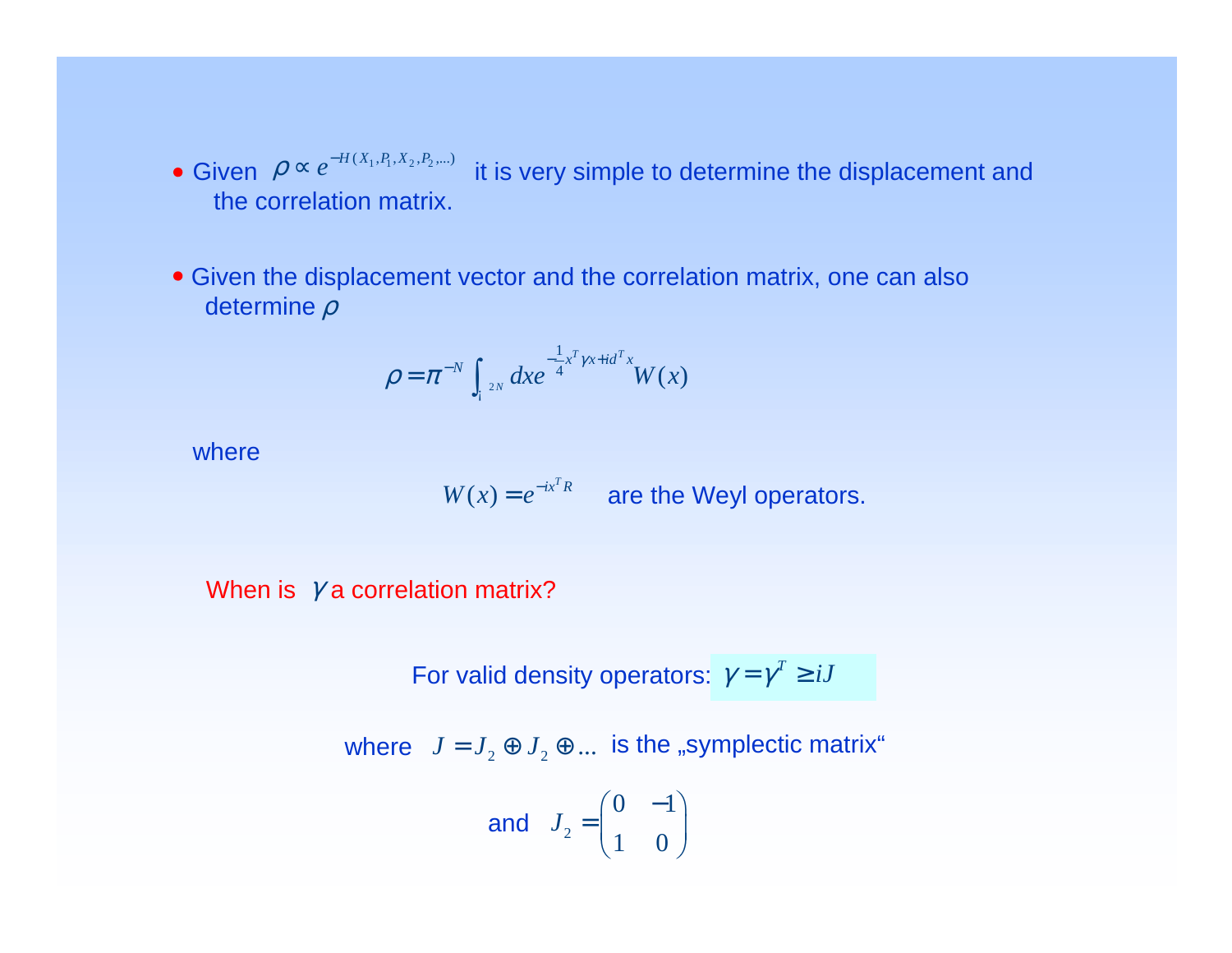# 2. Entanglement



Given a CM,  $\gamma_\mathrm{o}$ : does it correspond to a separable state (separable)?

#### What is known?

For N=M=1, partial transposition is a necessary and sufficient condition.

(L.M. Duan, G. Giedke, I.Cirac and P. Zoller, 2000, Simon, 2000)

For N=M=2, there exist PPT entangled states

(R. Werner and M. Wolf,2001))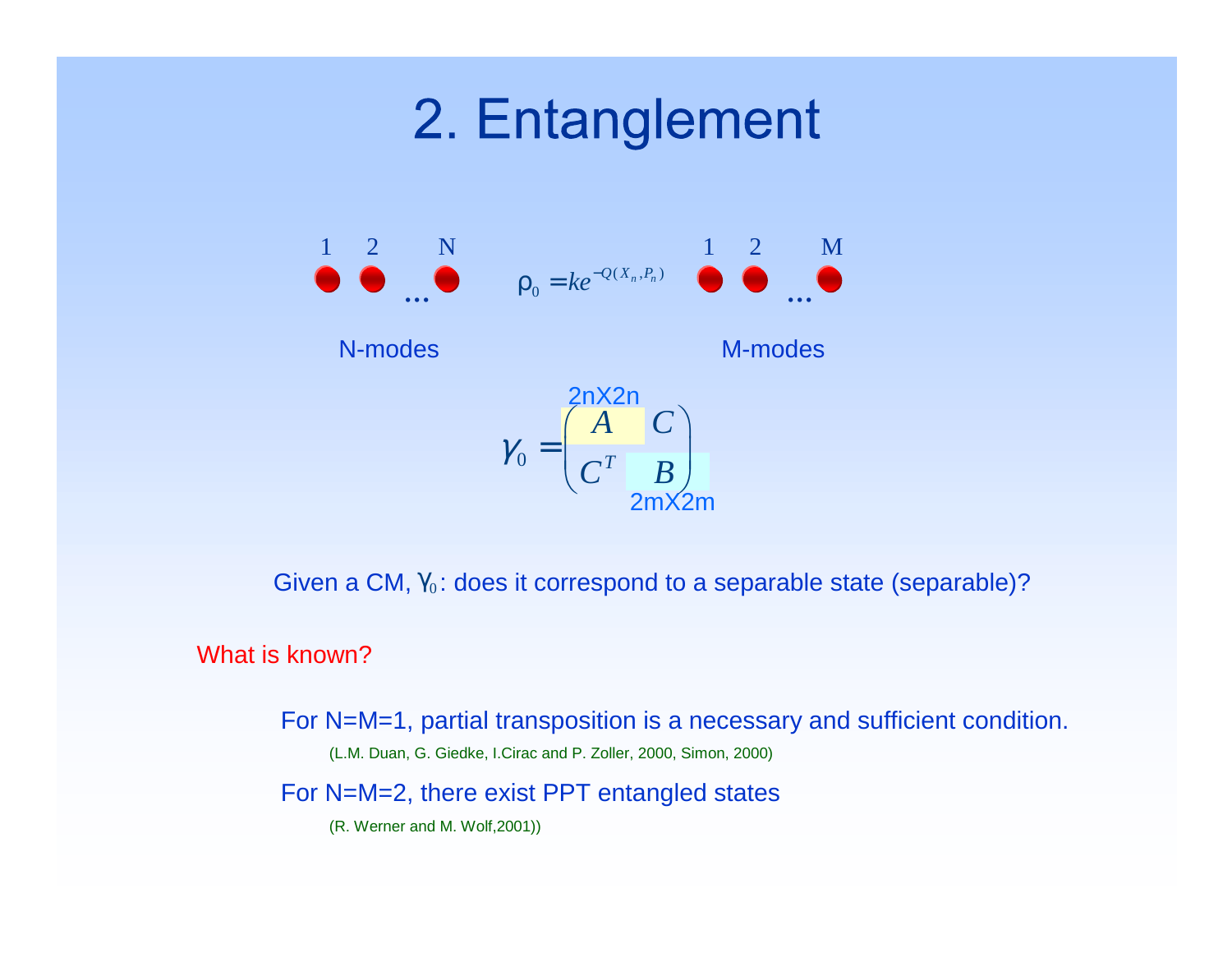## Separability criterion

(G. Giedke, B. Kraus, M. Lewenstein, and Cirac, 2001)

• Idea: define a map





$$
A_{N+1} := B_{N+1} := A_N - \Re \Big[ C_N (B_N - iJ)^{-1} C_N^T \Big]
$$
  

$$
C_{N+1} := -\Im \Big[ C_N (B_N - iJ)^{-1} C_N^T \Big]
$$

#### • Facts:

- $\mathcal{V}_N$  is a CM of a separable state iff  $\mathcal{V}_{N+1}$  is too.
- If  $\,\mathcal{Y}_\text{\tiny{N}}\,$  is a CM of an entangled state, then either

$$
\gamma_{N+1}
$$
 is no CM  
or  

$$
\gamma_{N+1}
$$
 is a CM of an entangled state

If  $\gamma_0$  is separable, then  $\gamma_{_N}\to\gamma_{_\infty}$  . This last corresponds to  $\rho_{_\infty}\! =\! \rho_{_A}\!\otimes\!\rho_{_B}$ (for which one can readily see that is separable)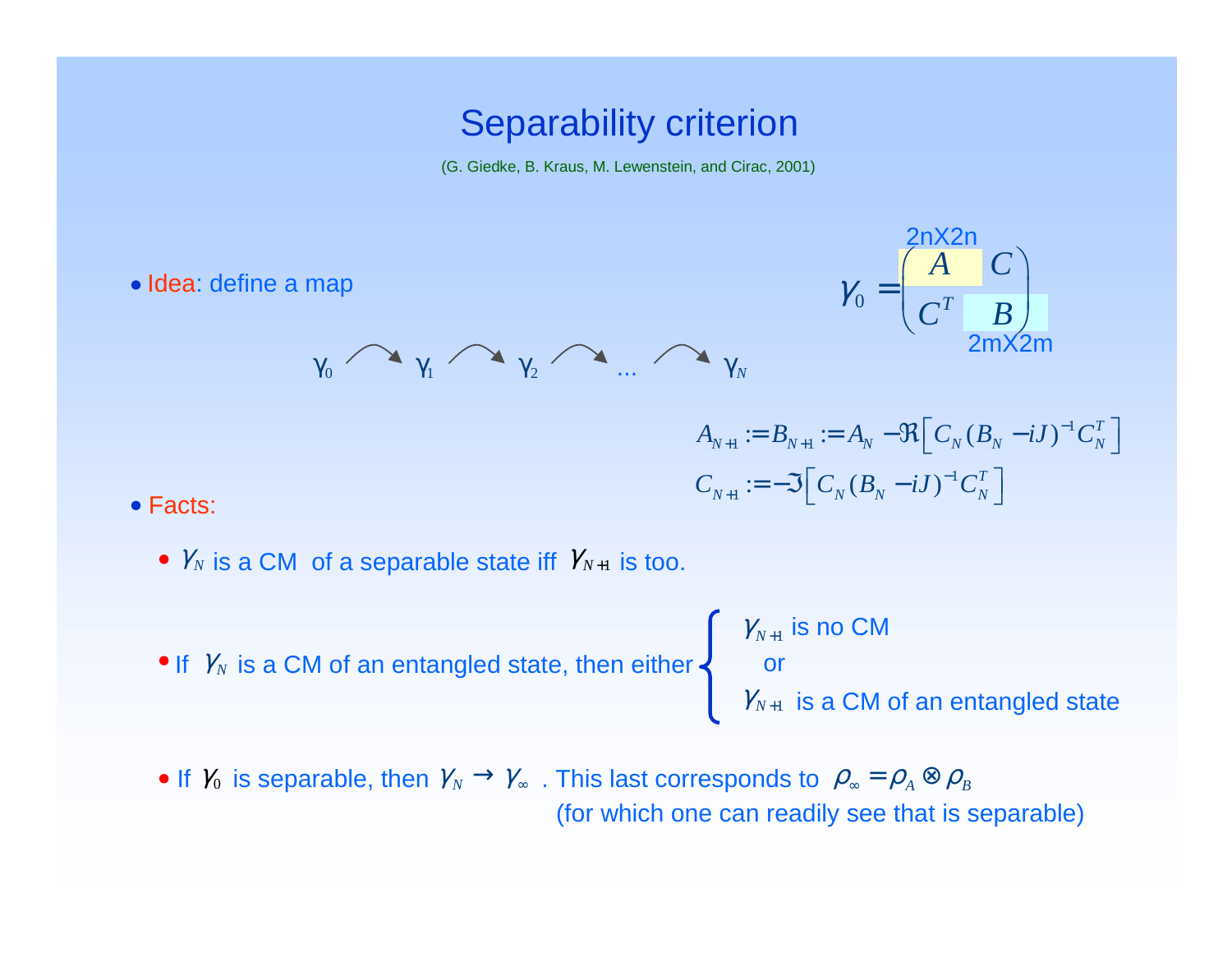### Connection to positive maps?

- Map for CM's:  $\mathcal{Y}_N \to \mathcal{Y}_{N+1}$
- Map for density operators:  $\rho_{\scriptscriptstyle N}$  =  $e^{-n_{\scriptscriptstyle N}}$   $\to$   $\rho_{\scriptscriptstyle N+1}$  =  $e^{-n_{\scriptscriptstyle N+1}}$  $\bm{\rho}_{\scriptscriptstyle N} = e^{-H_{\scriptscriptstyle N}} \rightarrow \bm{\rho}_{\scriptscriptstyle N+1} = e^{-H_{\scriptscriptstyle N+1}}$

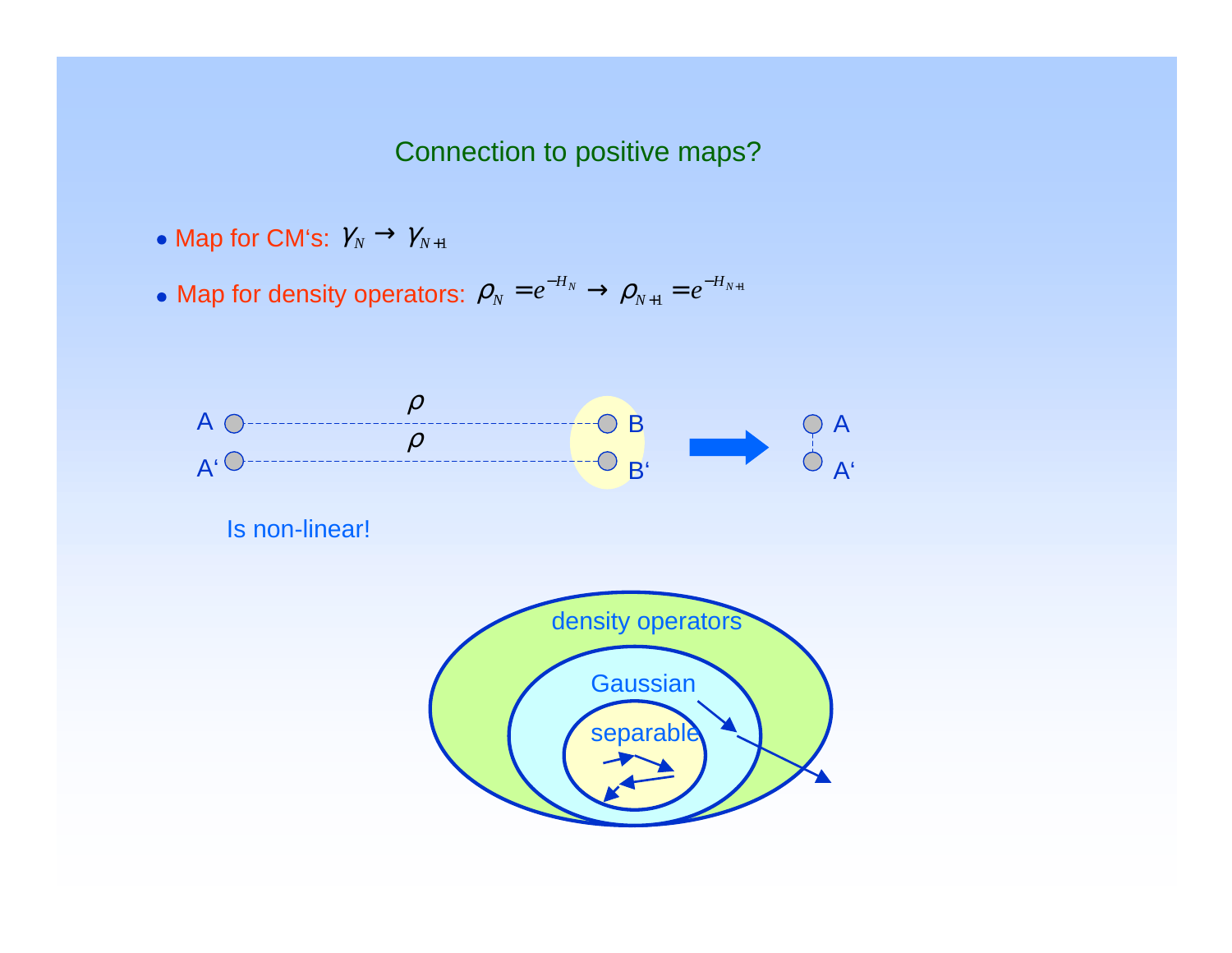# 3. Gaussian transformations

### What can we do with these systems?

Mathematical description of physical operations:  $\,\rho_{_{\textup{in}}}^{} \rightarrow \rho_{_{\textup{out}}}^{}$ 



It is difficult:

Mathematical description excluding measurements: Demoen et al, 1977

We want to know:

-Which operations transform Gaussian states into Gaussian states. -If all of them can be performed with the tools available in the lab. -Which can be performed locally (GLOCC).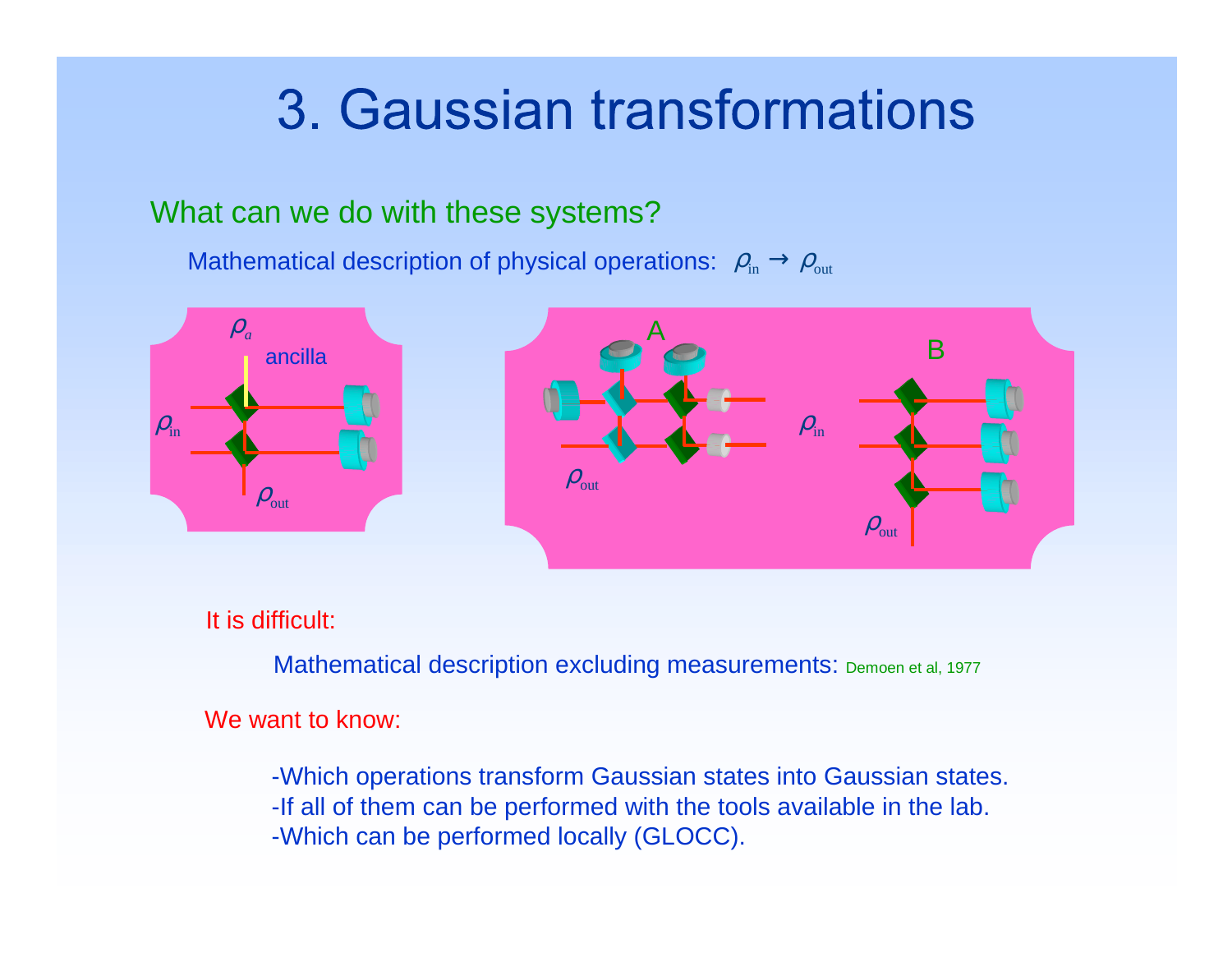### Characterization of Gaussian operations  $\varepsilon$

Idea: Use the identity (Jamiolkovski)

 $E$  = ( $\varepsilon$   $\otimes$  1)(|  $\Phi$ ) $\!\!\sqrt[\scriptstyle{\blacklozenge}$   $\!\!\sqrt[\scriptstyle{\blacklozenge}$   $\,$ 

 $\mathcal{E}(\boldsymbol{\rho}) = \text{tr}_{2,3}[(E_{1,2} \otimes \boldsymbol{\rho}_3) (\ket{\Phi}_{2,3} \!\bra{\Phi}))]$ 







For Gaussians:

where



 $\Rightarrow$   $E$  whatever it is, it can be characterized by  $\Gamma, D$ 

$$
\gamma' = \mathbf{f}_{1}^{\mathcal{N}} - \mathbf{f}_{12}^{\mathcal{N}} \frac{1}{\mathbf{f}_{2}^{\mathcal{N}} + \gamma} \mathbf{f}_{12}^{\mathcal{N}}
$$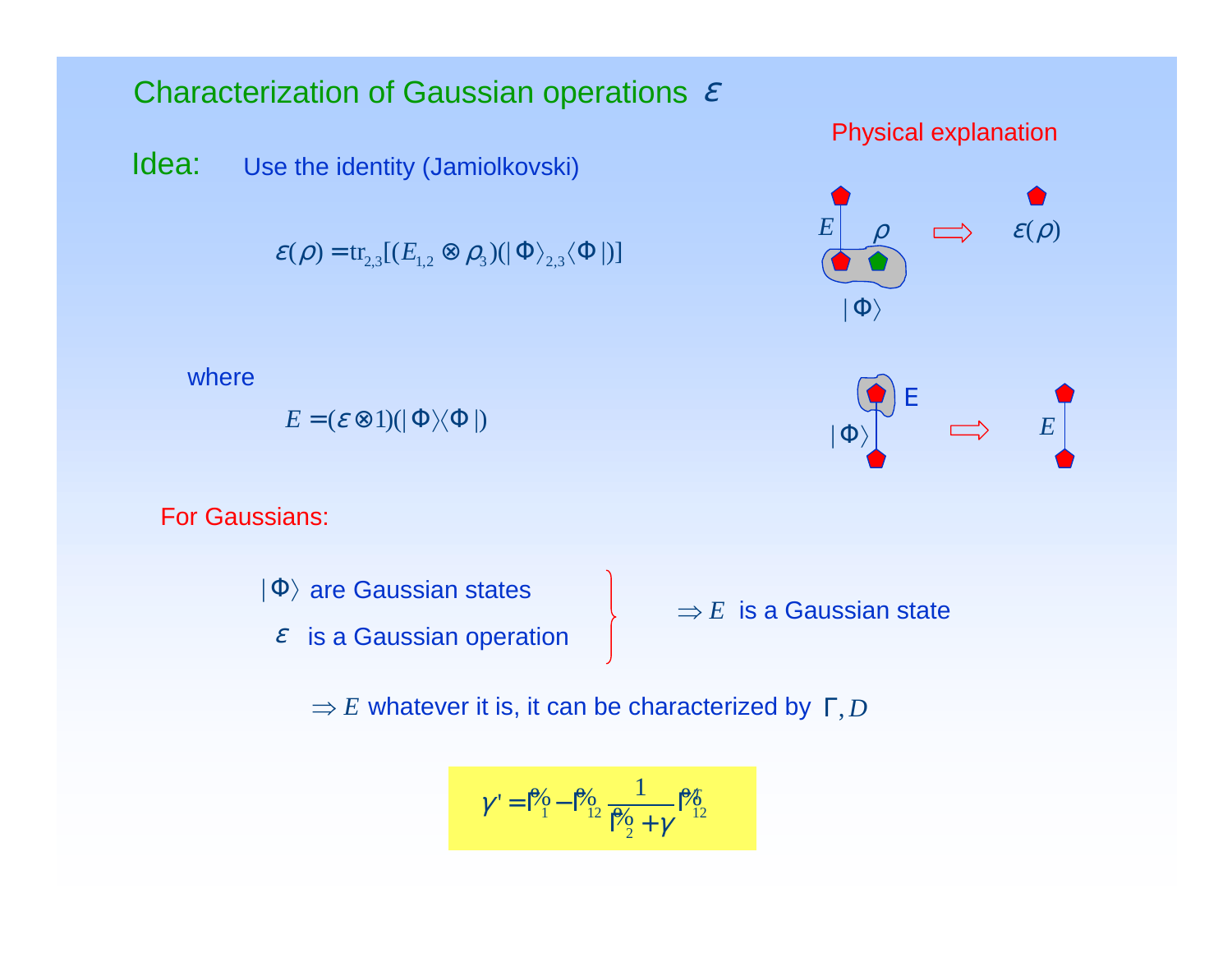### Remarks:

$$
\gamma' = \mathbb{P}_1^6 - \mathbb{P}_{12}^6 \frac{1}{\mathbb{P}_2^6 + \gamma} \mathbb{P}_{12}^6
$$

•  $\gamma'$  is a non-linear function of  $\gamma$ 

- All Gaussian operations can be implemented in the lab, since E can be prepared in the lab, and Bell measurements can be performed
- For two or more systems, the operation is a GLOCC iff Γ is separable:

Cirac, Dür, Kraus, and Lewenstein, 2001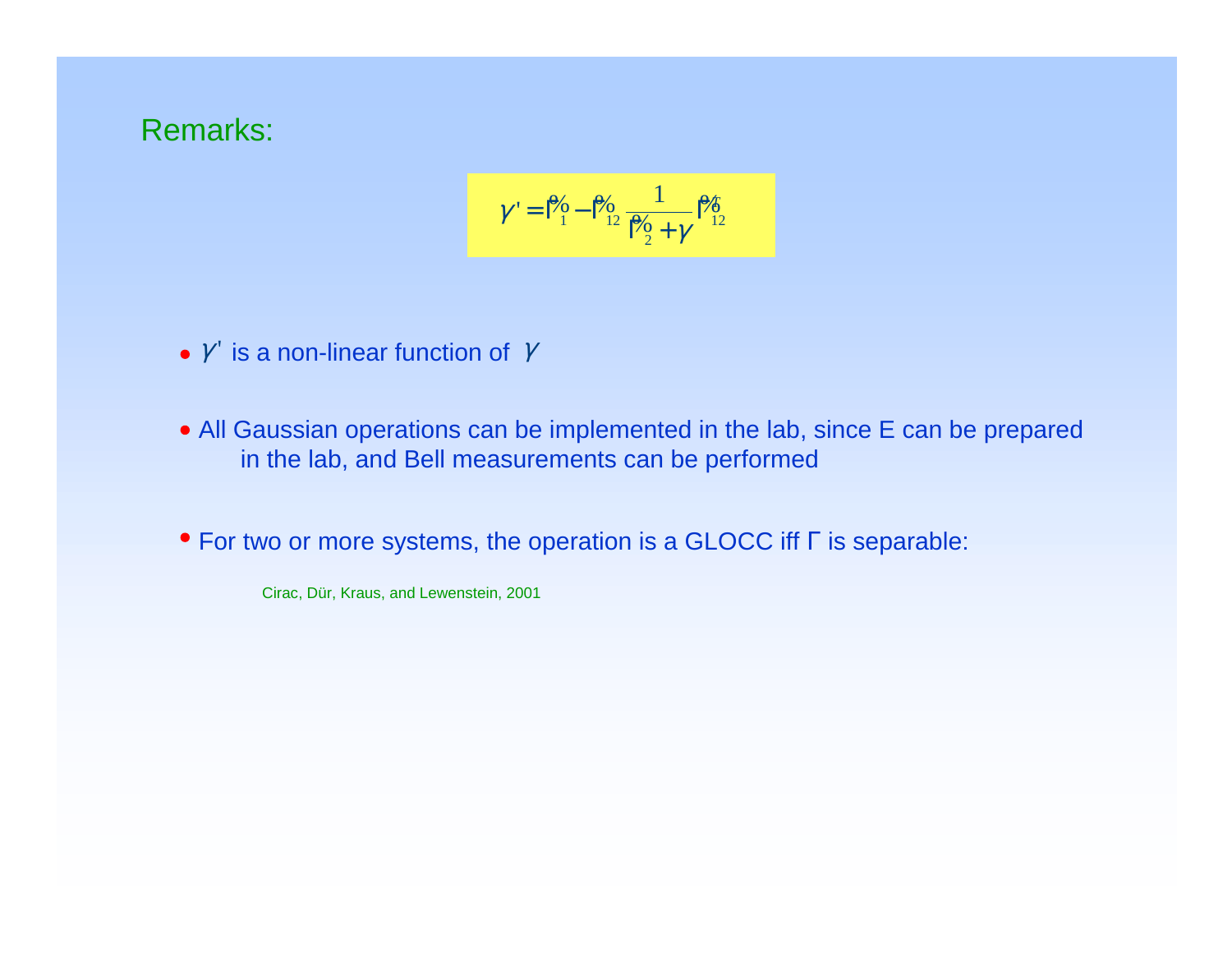# 4. Gaussian distillation

Gaussian distillation:

Can we distill using the tools that are available in the lab? (beam splitters, polarizers, homodyne measurements, etc)



Gaussian distillation is a relevant open problem since it is required for long distance quantum communication using quantum repeaters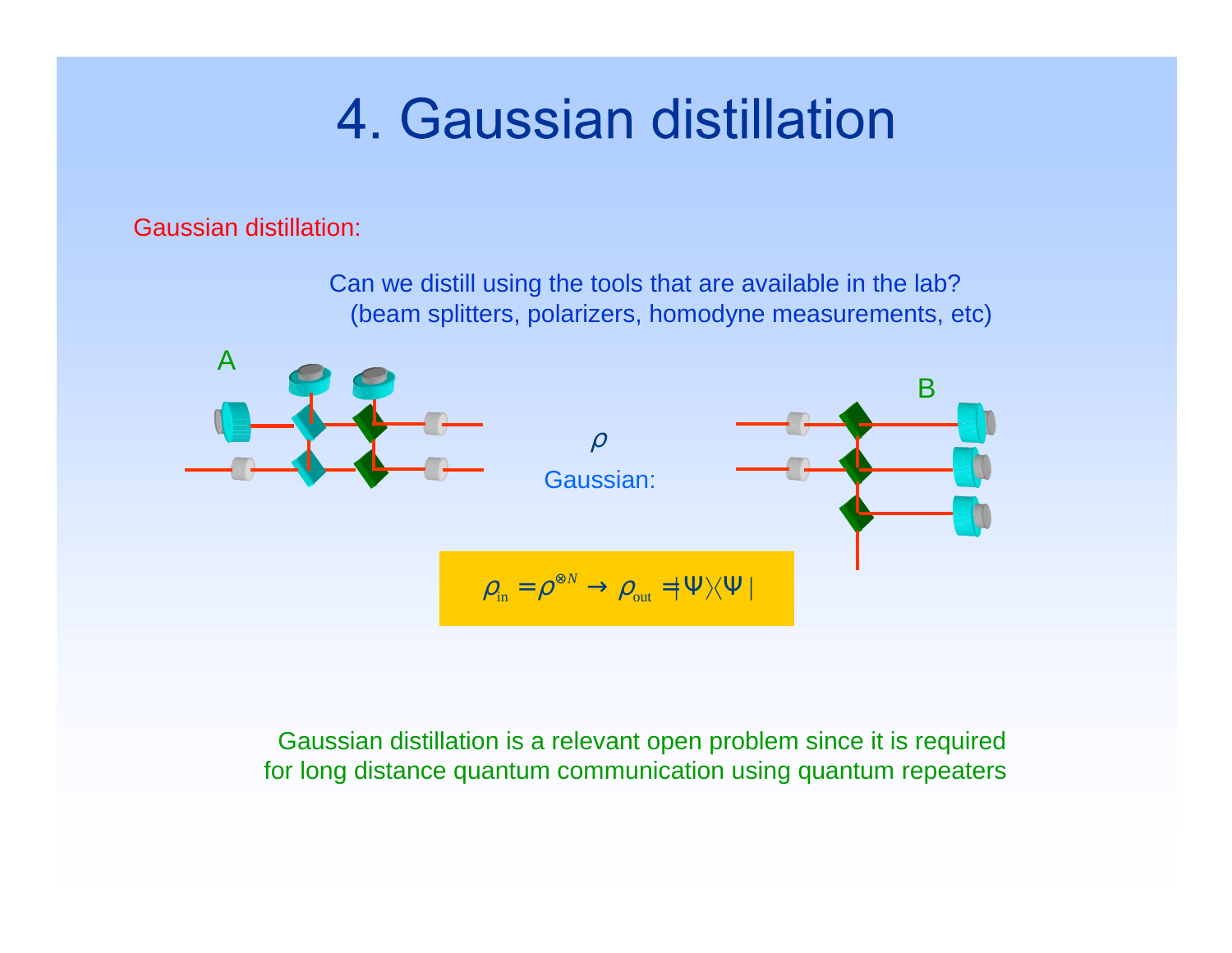### Note that

• In general, the distillability problem has been solved!

Gaussian states are distillable iff they are NPT: (Giedke,Kraus,Lewenstein and Cirac*.* 2001)

But we are considering here only Gaussian operations.

Eisert, Sheel, and Plenio have shown that the negativity of two symmetric copies in 1x1 modes cannot increase using some particular operations: Eisert, et al 2002

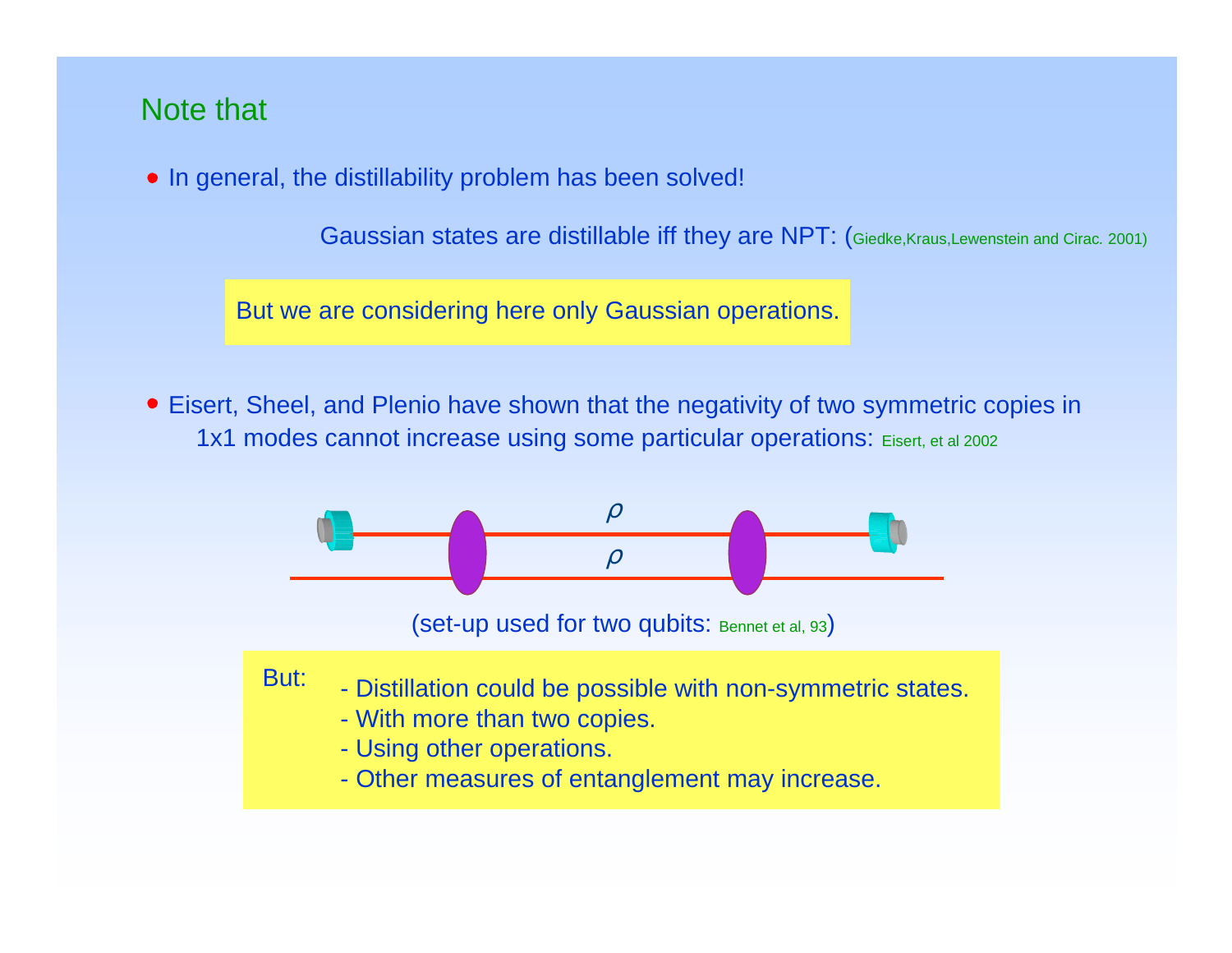We show that  $\rho^{\otimes N} \to \!\! \Phi \rangle \! \langle \Phi \! \mid \,$  is impossible with GLOCC

### Idea:

1) We define a quantity,  $p(Y)$  related to the entanglement of the state:

 $p(\gamma)$  = 1  $\;$  if  $\gamma$  is separable.  $p(\gamma)$  < 1 if  $\gamma$  is inseparable.  $p(\gamma) = 0$  if  $\gamma$  is maximally entangled.  $p(\gamma \oplus \gamma \oplus ...) = p(\gamma)$ 

2)  $p(\gamma)$  cannot be decreased by GLOCC

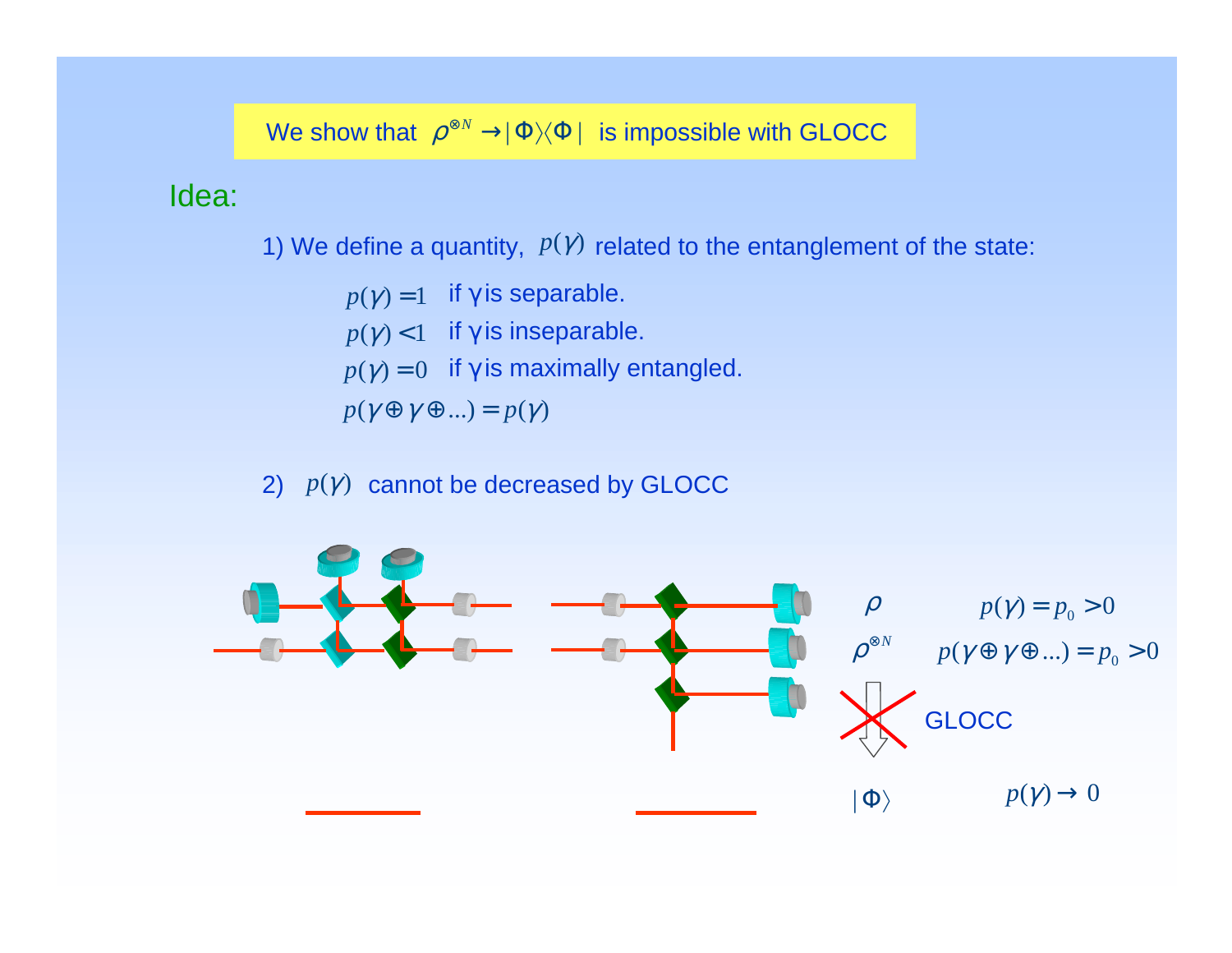## Gaussian measure of entanglement:  $\mathit{p}(\mathit{\gamma})$

• For separable states we know that there exist  $\gamma_{A,B} \ge iJ$  such that

 $\gamma \ge \gamma A \oplus \gamma_B$  (R. Werner and M. Wolf, 00)

For entangled states we can always find  $\,\gamma_{{}_{A,B}}\geq iJ\,$  and  $\,p\in[0,1)\,$  such that

 $\gamma \ge p(\gamma_A \oplus \gamma_B)$ 

(for example, take p=0).

We take the maximum  $\bm{p}$  (smaller or equal to 1), and call it  $\ p(\bm{\gamma})$ 

-For separable states:  $p(\gamma) = 1$ -For entangled states:  $p(\gamma)$  < 1

Properties:

- Cannot increase by GLOCC
- Includes PPTES.
- Can be computed.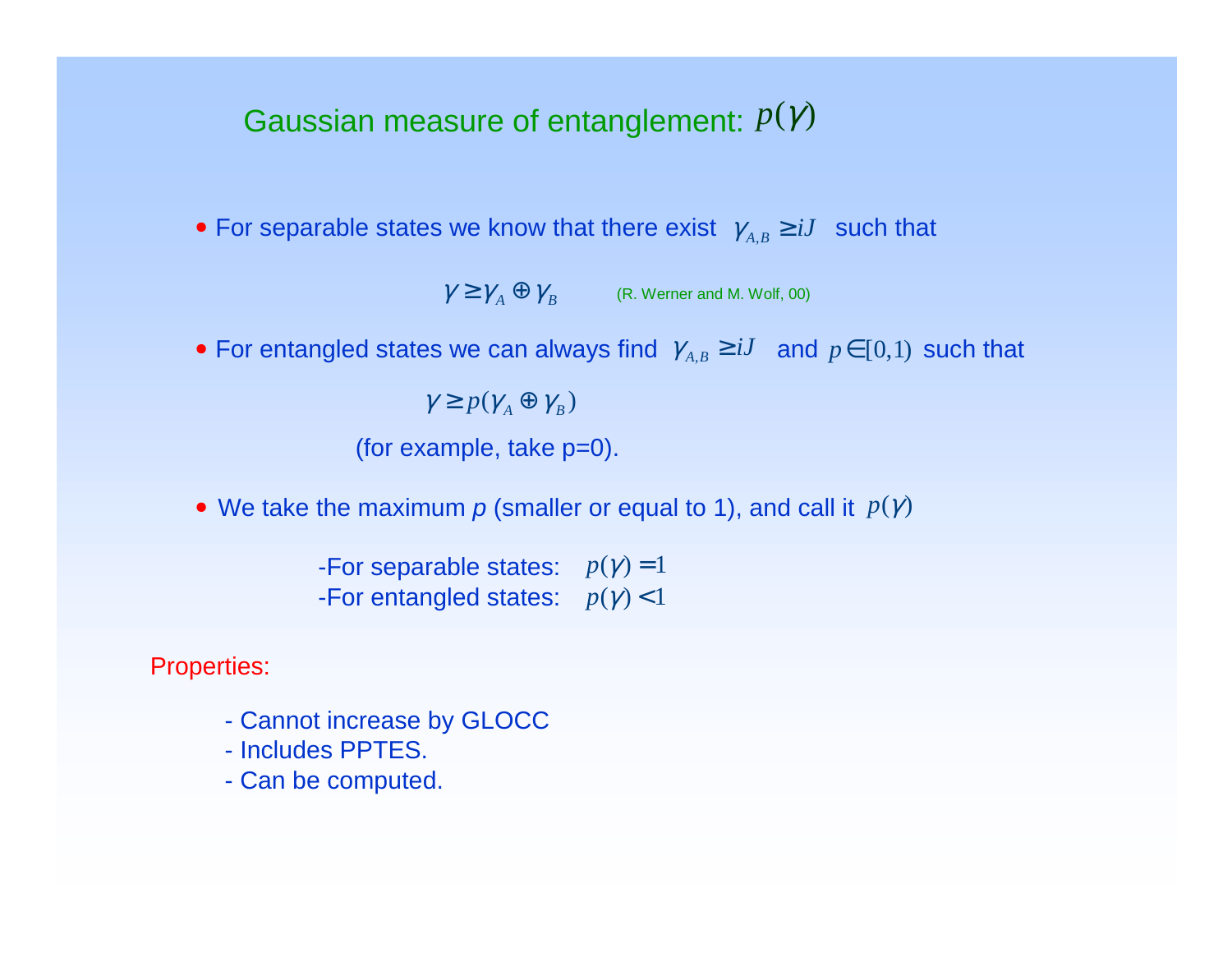# 5. Entanglement generation

(Kraus, Hammerer, Giedke, Cirac, quant-ph2002)

| 0 | 1

We have at our disposal:

 $H_0 = g{X}_A{X}_L$ 

Certain local operations:  $H_{\text{Local}} = aX + bP + c(X^2 + P^2)$ 

What can we do?

- Which operations and states can be generated?
- How to entangle these systems optimally?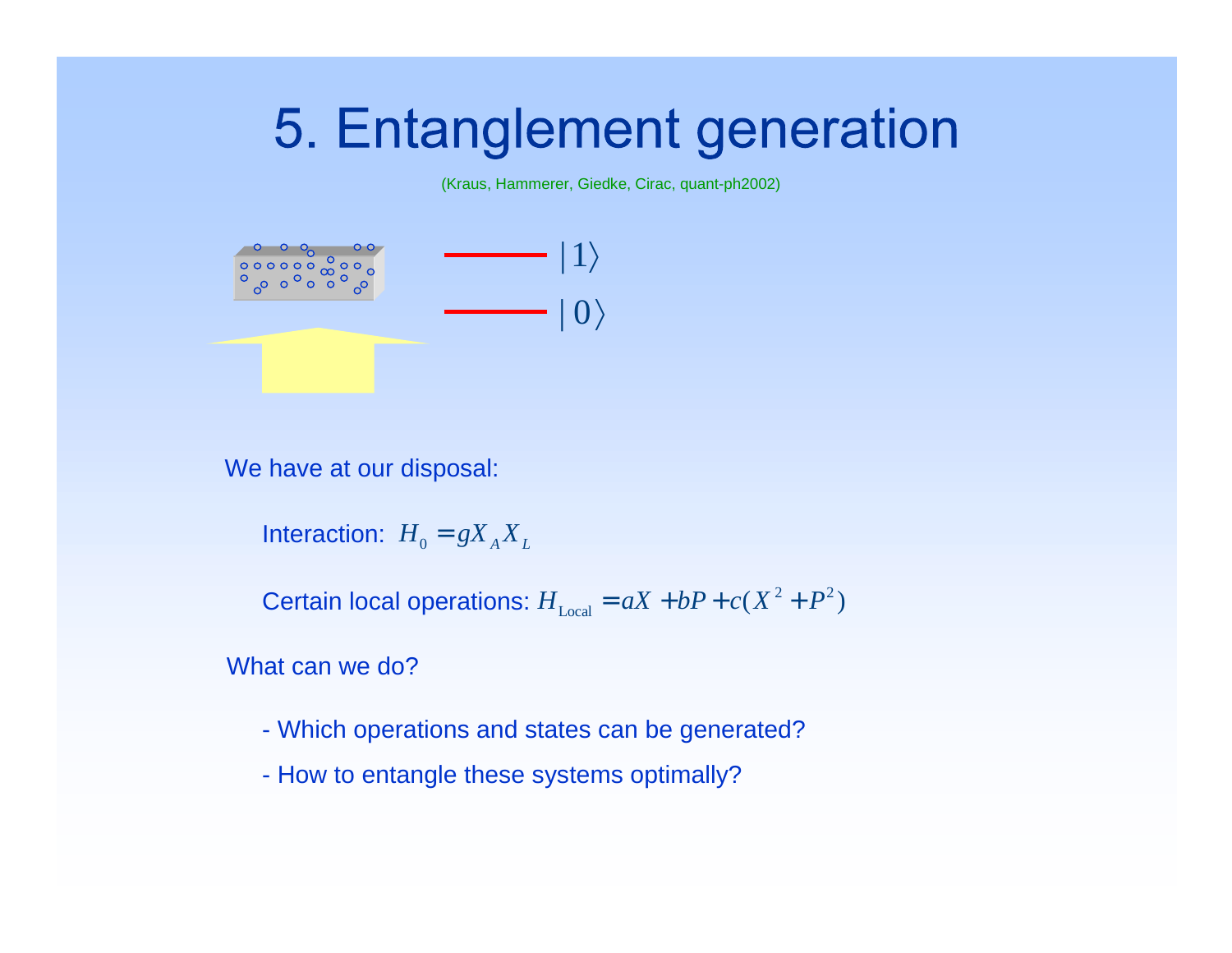5.1 Hamiltonian simulation:

Given  $H = (X_{\overline{A}}, P_{\overline{A}})K(X_{\overline{B}}, P_{\overline{B}})$  and  $H_{\textrm{Local}}$  we want to study under which conditions one can simulate  $\ \hat{H}^{\!\! 0}\!\! = (X_{_A}, P_{_A})\hat{K}\!\! (X_{_B}, P_{_B})$ 



we have the necessary and sufficient conditions:

 $1^{1}$   $92'$   $\mu$   $9\gamma$   $1^{1}$   $92'$  $1^{12}$   $1^{2}$   $1^{2}$   $1^{2}$   $1^{2}$   $1^{2}$  $(s_1 + s_2)t \ge (8\phi + 8\phi)$  $(s_1 - s_2)t \ge (8(0 - 8))$  $s_1 + s_2$   $t \ge (8/6 + 8/6)T$  $s_1 - s_2$   $t \ge (8.6 - 8.6)T$  $+ s_{2}$ ) $t \geq (\frac{9}{9} +$  $-S_{2}$ ) $t \geq (\frac{9}{9} \% + \%$  $\% - \%$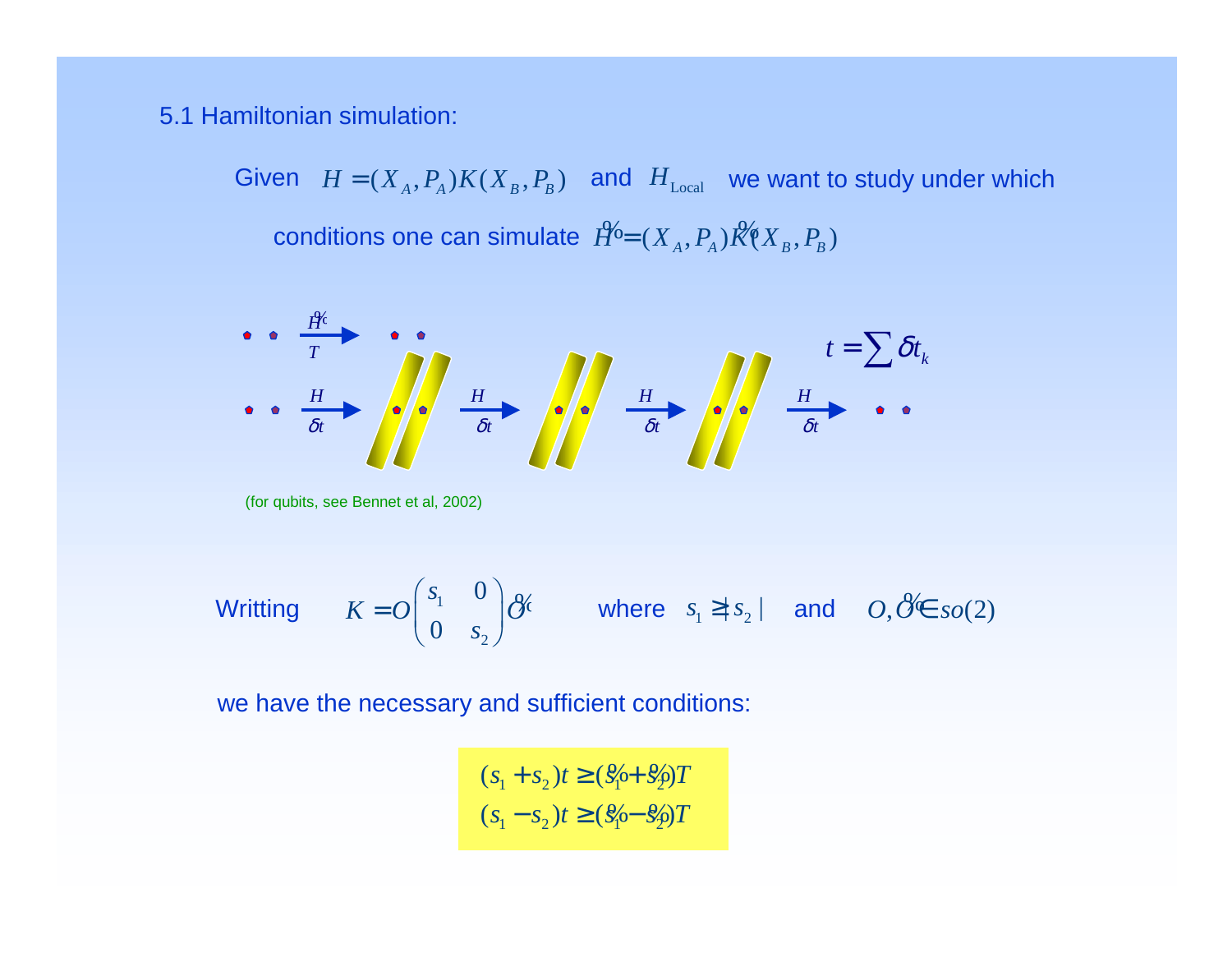- Every H can simulate H' except if  $\,$   $s_{\rm l}$   $=$   $\pm s_{\rm 2}$
- The original interaction is universal.
- Any Gaussian operation can be implemented.
- Any Gaussian state can be created.

Application: quantum memory:  $\boldsymbol{H}_{0} = \boldsymbol{X}_{\scriptscriptstyle{A}} \boldsymbol{P}_{\scriptscriptstyle{L}} - \boldsymbol{P}_{\scriptscriptstyle{A}} \boldsymbol{X}_{\scriptscriptstyle{L}}$ 



Application: spin squeezing:  $|\Psi\rangle^{}_{\scriptscriptstyle{A}}=\mid\!\Phi^{}_{\scriptscriptstyle{r}}\rangle$